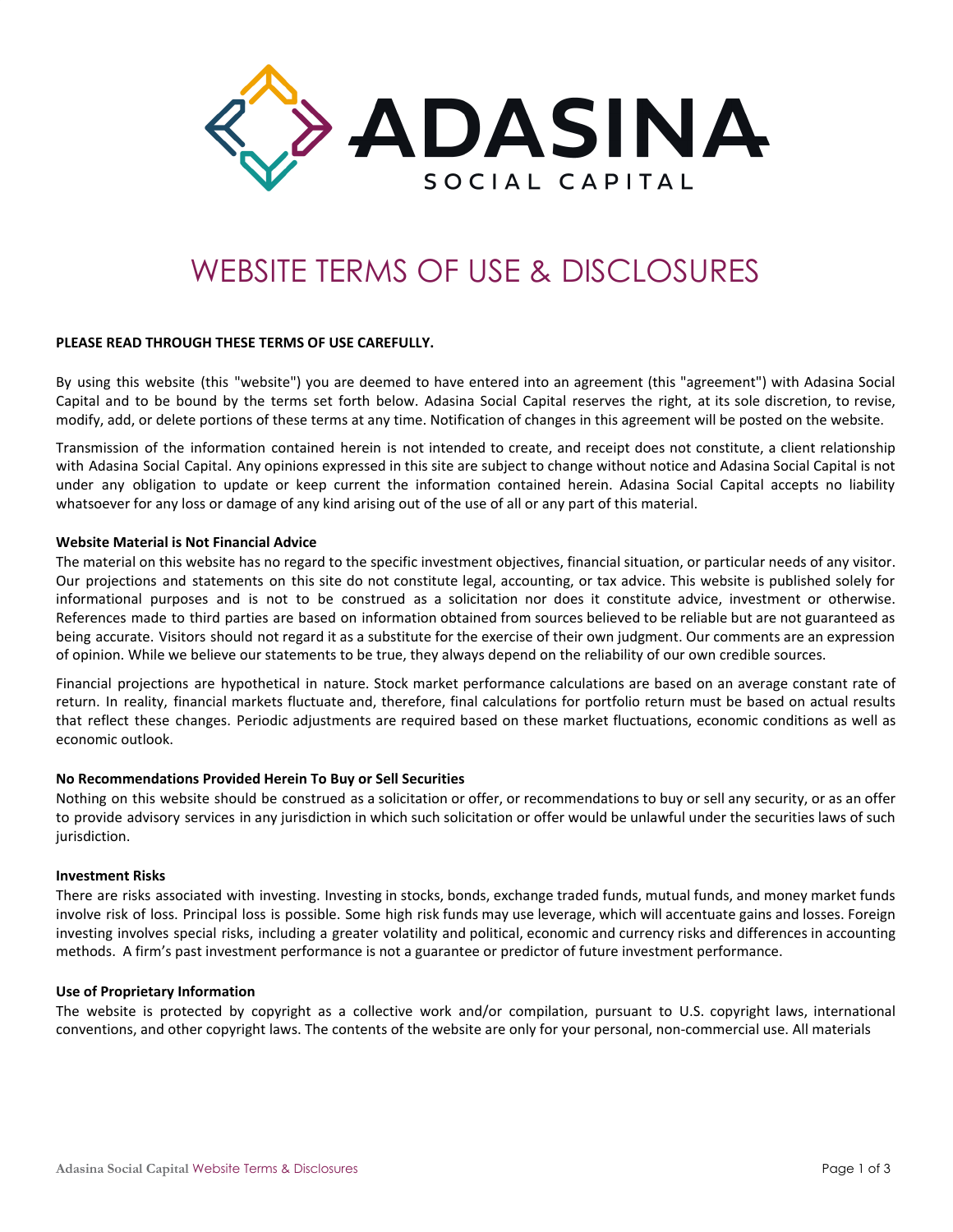

contained on the website are protected by copyright, and are owned or controlled by Adasina Social Capital or the party credited as the provider of the content. You will abide by any and all additional copyright notices, information, or restrictions contained in any content on the website. You may download and make one (1) copy of the content and other downloadable items displayed on this website for personal, non-commercial use only, provided that you maintain all copyright and other notices contained in such content. Copying or storing of any content for other than personal, non-commercial use is expressly prohibited without the prior written permission from Adasina Social Capital or the copyright holder identified in the individual contents copyright notice.

# **No Warranty or Guarantee Implied**

The information available in this website is provided "as is" and without warranties of any kind either expressed or implied. To the fullest extent permissible by law, Adasina Social Capital makes no representation or warranties of any kind whatsoever for the content on the website or the materials, information and functions made accessible by the software used on or accessed through this website, for any products or services or hypertext links to third parties, or for any breach of security associated with the transmission of sensitive information through this website or any linked site. Further, Adasina Social Capital disclaims any express or implied warranties, including, without limitation, non-infringement, merchantability or fitness for a particular purpose. Adasina Social Capital does not warrant that the functions contained in this website or any materials or content contained therein will be uninterrupted or error free, that defects will be corrected, or that this website or the server that makes it available is free of viruses or other harmful components. Adasina Social Capital does not warrant or make any representation regarding the use or the results of the use of the information in this website.

# **Limitation of Liability**

In no event will Adasina Social Capital, its members, officers, employees or their affiliates, be liable for indirect, direct, special, incidental, or consequential damages (including, without limitation, damages for loss of business profits, business interruption, loss of business information, pain and suffering, emotional distress that result from the use of, or the inability to use, the materials in this website, or other pecuniary loss) arising directly or indirectly from the use of (or failure to use) or reliance on the information contained within, or as a result of the risks inherent in the stock market, even if Adasina Social Capital has been advised of the possibility of such damages.

# **Indemnification**

You agree to defend, indemnify and hold Adasina Social Capital, its officers, employees and their affiliates, harmless from and against any and all claims, losses, liability costs and expenses (including but not limited to attorneys' fees) arising from your violation of this agreement, state or federal securities laws or regulations, or any third party's rights, including but not limited to infringement of any copyright, violation of any proprietary right and invasion of any privacy rights. You shall cooperate as fully as reasonably required in the defense of any claim. Adasina Social Capital reserves the right, at its own expense, to assume the exclusive defense and control of any matter otherwise subject to indemnification by you and you shall not in any event settle any matter without the written consent of Adasina Social Capital. This obligation will survive the termination of this agreement.

# **Important Consumer Information**

An investment advisor or investment advisor representative may only transact business in a particular state after licensure or satisfying qualifications and requirements of that state, or only if they are excluded or exempted from the state's investment advisor or investment advisor representative requirements, as the case may be.

Follow-up, individualized responses to consumers in a particular state by an investment adviser or investment advisor representative that involve either the effecting or attempting to effect transactions in securities or the rendering of personalized investment advice for compensation, as the case may be, shall not be made without first complying with the state's requirements for investment advisors or investment advisor representatives, or pursuant to an applicable state exemption or exclusion.

For information concerning the licensure status or disciplinary history of an investment advisor or investment advisor representative, a consumer should contact his or her state securities law administrator.